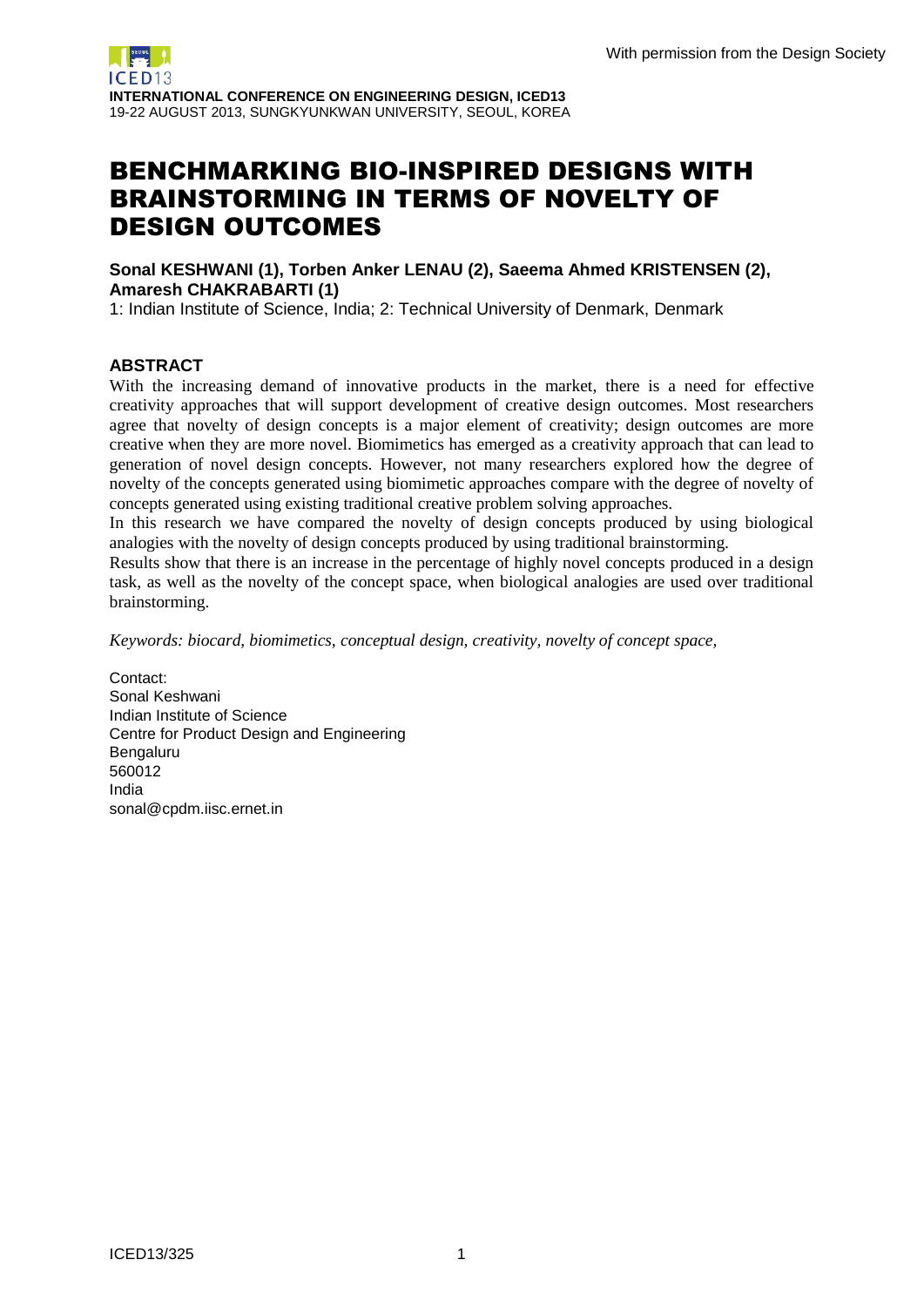# 1 INTRODUCTION

There is an increasing demand of innovative products in the market. This has oriented the focus of organizations to produce the products that have newness along with functionality as compared to the existing products. Organizations compete to produce innovative products so as to capture the market. This creates pressure on the designers to produce substantially novel designs of the products. For this, they rely on creativity approaches that can increase their chances of producing novel designs. So, the researchers are focusing on the efficacy of these creativity approaches and their influence on product designs. In this research, we have explored the influence of using biological and non-biological inspiration on the novelty of designs of the products. Our motivation behind this research is to develop more powerful techniques for supporting creativity in design.

# 2 LITERATURE SURVEY

## **2.1 Creativity and novelty: Definitions**

Creativity is a mental process that involves generation of new and innovative concepts and ideas (Nguyen and Shanks, 2009). Pahl and Beitz (2007) define creativity as an inspirational force that generates new ideas or produces novel combinations of existing ideas, leading to further solutions or deeper understanding. The importance of creativity in designing products has been stressed by numerous authors (Gero, 1993, Chakrabarti et al., 2004, Chakrabarti, 2004). Organizations have also recognized the importance of human resources capable of creative thought as keys to better performance; creativity and innovation have gained significance for many organizations (Feurer et al., 1996).The term *creative* is also used in designating the innovative potential of products. Sarkar and Chakrabarti (2008) reviewed definitions of creativity and argued that the core elements of creativity are 'novelty' and 'usefulness', and a direct measure of creativity should be formed in terms of these two; they defined a creative product as one that is novel and useful. Chulvi et al. (2012) compared various measures of creativity and found novelty and usefulness as common elements across them. So, novelty is widely accepted as a major component for characterizing innovative and creative products.

## **2.2 Accessing novelty**

With an increasing demand of creative products in the market, there is a need to identify or develop methods that can substantially enhance creativity of products. We assume that creative concepts lead to creative products. Creativity of concepts can be increased by increasing the novelty of concepts (Sarkar and Chakrabarti, 2011, Chulvi et al., 2012). So, by increasing the novelty of concepts, we aim to increase the creativity of the products.

## *2.2.1 Accessing novelty of a design concept*

Sarkar and Chakrabarti (2011) reviewed existing methods of creativity assessment viz. Shah and Vargas-Hernandez (2003), Redelinghuys (2000), Chakrabarti and Khadilkar (2003), Lopez-Mesa and Vidal (2006).They took the inadequacies of these methods into account and proposed a new method for assessing the degree of novelty of design concepts. For validation, they benchmarked Shah and Vargas-Hernandez's (2003) method, Chakrabarti and Khadilkar's method (2003), and the method proposed by them, against the collective, intuitive notion of creativity held by experienced designers. They showed that the method proposed by them correlated strongly with the intuitive notion of designers as against Shah and Vargas-Hernandez's (2003) method, Chakrabarti and Khadilkar's method (2003). So, we have chosen this method for the evaluation of novelty in our research.

This method uses SAPPhIRE model of causality (Chakrabarti et al., 2005) to describe concepts in order to evaluate their novelty. The constructs of this model are (Srinivasan and Chakrabarti, 2009) from the lowest to the highest level are:

- 1. *Parts*: physical elements and interfaces system and environment that constitute the system.
- 2. *oRgans*: properties and conditions of system and environment required for interaction.
- *3. Effect*: principle that governs interaction.
- 4. *Phenomenon*: interaction between system and its environment.
- 5. *Input*: physical quantity (material, energy or information) that comes from outside the system boundary, and is essential for interaction.
- 6. *State change*: change in property of the system (and environment) that is involved in interaction.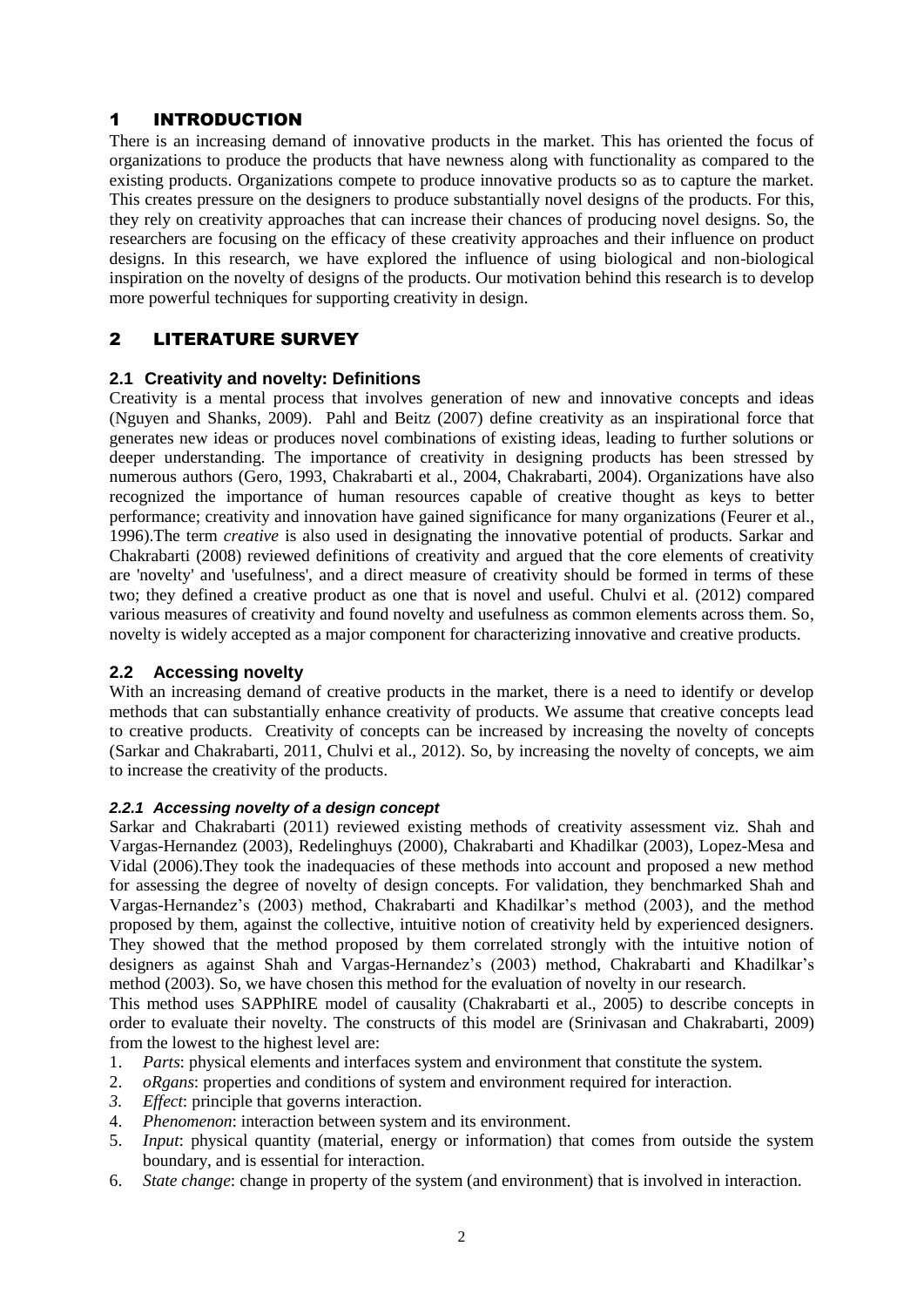7. *Action*: abstract description or high-level interpretation of interaction.

Srinivasan and Chakrabarti (2010) describe this model as follows: Components and interfaces that comprise a system and its environment (parts) have some properties and conditions (organs). When the system and the environment are not in equilibrium with each other, there is a transfer of a physical quantity in the form of a material, energy or signal (input) across the system boundary. This physical quantity in combination with relevant properties and conditions, together activate a principle (effect). This principle is responsible for an interaction (phenomenon) between the system and the environment. The interaction between the system and the environment changes various properties of the system and the environment (state change). The change in properties can be interpreted at a higher level of abstraction (action).This model of causality built upon the above constructs and links is called SAPPhIRE model; the acronym SAPPhIRE stands for State-Action-Part- Phenomenon-Input-oRgan-Effect. See Figure 1.

Sarkar and Chakrabarti, (2011) argue that a product which is different from existing products at a higher level of SAPPhIRE constructs is more novel than a product that is different from existing products at a lower level of SAPPhIRE construct. Figure 2 shows the steps proposed by them for assessing novelty.

#### *2.2.2 Assessing novelty of a Concept Space*

Srinivasan and Chakrabarti (2010) proposed a method for computing the novelty of a *Concept Space* (CS). They defined a *concept* as an entity, which is a collection of ideas at the various levels of SAPPhIRE abstraction that satisfy an overall function. An *idea* is defined here as an entity at a particular level of SAPPhIRE abstraction. A CS for a function is a collection of alternative concepts that satisfy the function. A *New Concept Space* (NCS) is a set of all concepts, produced in a design process by a designer or a team of designers, which satisfy a given function. The novelty of an NCS is calculated as the average of novelty values of the all the concepts in the NCS. To assess the novelty of a concept in the NCS from a design session, it is compared with the existing concepts that comprise the *Existing Concept Space* or ECS, and the concepts that are generated earlier in this design session. The SAPPhIRE constructs of each new concept is compared with the SAPPhIRE constructs of the ECS and the design concepts generated earlier in the NCS. Depending on the highest level of SAPPhIRE abstraction at which an idea constituting the new concept is different from those in the ECS and those generated earlier in the design session, a number rating between 1 and 7 is used as novelty score. Here 1,2,3,4,5,6,7 are the number ratings given respectively to part, organ, effect, phenomena, input state change and action. A value of 0 is assigned if there is no novelty i.e. if the SAPPhIRE levels of abstraction of the new concept are same as those in the ECS and those in the NCS generated earlier.



*Figure 1.SAPPhIRE model of causality (Chakrabarti et al., 2005)*

#### **2.3 Analogy: Classification and its influence on novelty**

Analogical reasoning has been accepted as an important means for novel idea generation (Darren and Moreau, 2002, Casakin, 2004). Researchers in design have classified analogy on the basis of the distance between the *source domain* and the *target domain*. Domain from where the analogy is drawn is the source domain. Domain to which the analogy is applied is the target domain.

Darren and Moreau (2002) quoted about 'far' and 'near' analogies as follows: Whereas some analogies may be drawn from knowledge bases that are similar to the target, other analogies may be drawn from bases that are "wildly discrepant" (Ward 1998, p. 221). Consequently, analogies are often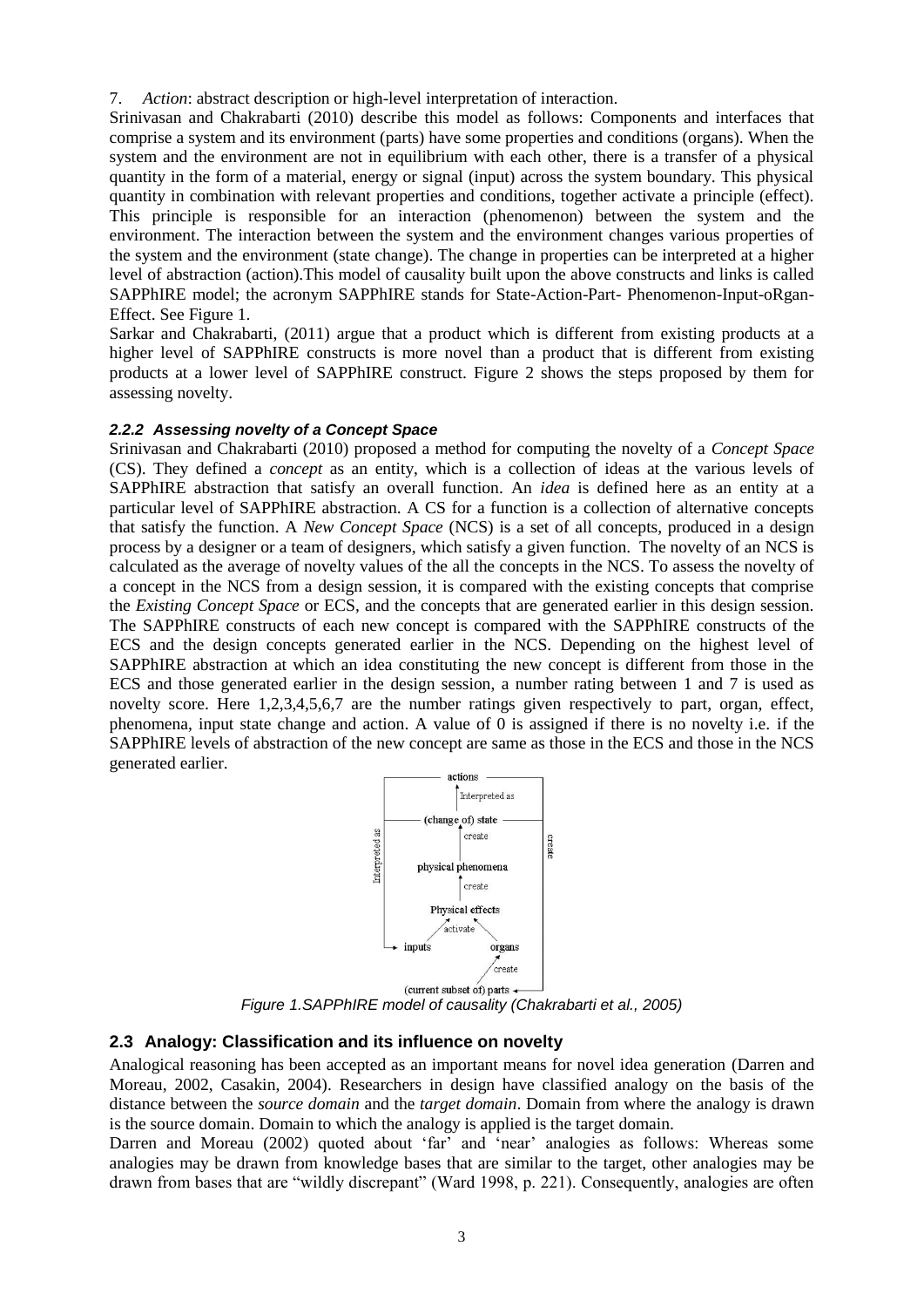described by their position on a continuum ranging from near at one extreme to far at the other (Gentner et al, 1997, Perkins 1997).

Casakin (2004) classified analogy using within domain and between-domain analogies. When an analogy is established between two different domains, each of which embrace dissimilar knowledge, but with a common shared correlation based on similar structural aspects, this type of analogy is known as 'between-domain'. Here, the source and the target problem belong to 'different and distant' domains. In cases in which source and target are embedded in the 'same or very close' domain, the analogy is called 'within-domain'.

Ward (1998) proposed that people should be able to develop more creative ideas by moving back up the path in conceptual hierarchy to more abstract levels. Moving back up the path might be thought of as enhancing originality by shifting the case from a near analogy to far one. Dahl and Moreau (2002) statistically proved the hypothesis that the higher the proportion of far analogies used in a design task, the greater the originality of resulting design concepts. Since originality accounts for novelty of design outcomes (Chulvi et al., 2012), we argue that far domain analogies influence creation of concepts with greater novelty.

## **2.4 Biomimetics as an Analogy from a Different Domain**

We argue that as biological domain and engineering domain are different from each other, therefore, it can be hypothesized that engineering design outcomes that are inspired from biological domain will be more novel than design outcomes that are not inspired from biological domain.

Hesselberg (2007) reviewed various inventions from ancient times till recent ones that have used nature as a source of inspiration for solving design problems; this shows that nature has been used anecdotally throughout human civilization. However, using biological inspiration in a systematic manner is a relatively new domain (Chakrabarti et al., 2005).Biomimetic design has spawned innovation in design as well as pointed to ways of improving existing designs (Vakili and Shu, 2001).

Researchers agree that biomimetics has emerged as a creativity approach that can lead to generation of novel concepts. However, not many researchers explored how the degree of novelty of the concepts generated using biomimetic approaches compare with the concepts generated using existing creative problem solving approaches. Among existing creativity problem solving approaches, brainstorming is one of the most well-known (Fernald and Nickolenko, 1993, Isaksen and Gaulin, 2005). We take traditional brainstorming as a benchmark because brainstorming provides the best rated outcomes in terms of novelty over other methods like SCAMPER, Functional Analysis, etc.(Chulvi et al., 2012).

The overall aim of this research is to develop more powerful techniques for supporting creativity in design. The overall objective of this paper is to understand the relative efficacy of biologically inspired design approaches by comparing the novelty of designs of products inspired from biological domain to the novelty of designs of products inspired from traditional brainstorming.

A key challenge associated with analogical reasoning applied to biomimetic design is the extraction of strategies from biological phenomena relevant to the design problem (Shu, 2012).Biomimetic design uses biological phenomena to inspire solutions for engineering problems (Lenau, 2009). In this work, we provide biological information to the subjects in the form of *biocards*. A biocard is a representation of biological inspiration in a form that puts forth before the designers biological phenomena, biological mechanism and the functional principle behind the phenomenon (Lenau et al., 2010); Lenau et al. (2010) defined biological phenomena as any phenomenon occurring in nature; biological mechanism as how and why a particular phenomenon occurs in nature, and biological principle as the biological mechanism described in engineering terms. Figure 3 shows an example of a biocard.

## 3 RESEARCH OBJECTIVE

The objective is to assess the relative efficacy of biomimetic approach in producing novel designs using two methods:

- 1. To compare the novelty of *concepts* generated using biocards with using traditional brainstorming as a benchmark.
- 2. To compare the Novelty of the *Concept Space* generated by using biocards with using traditional brainstorming as a benchmark.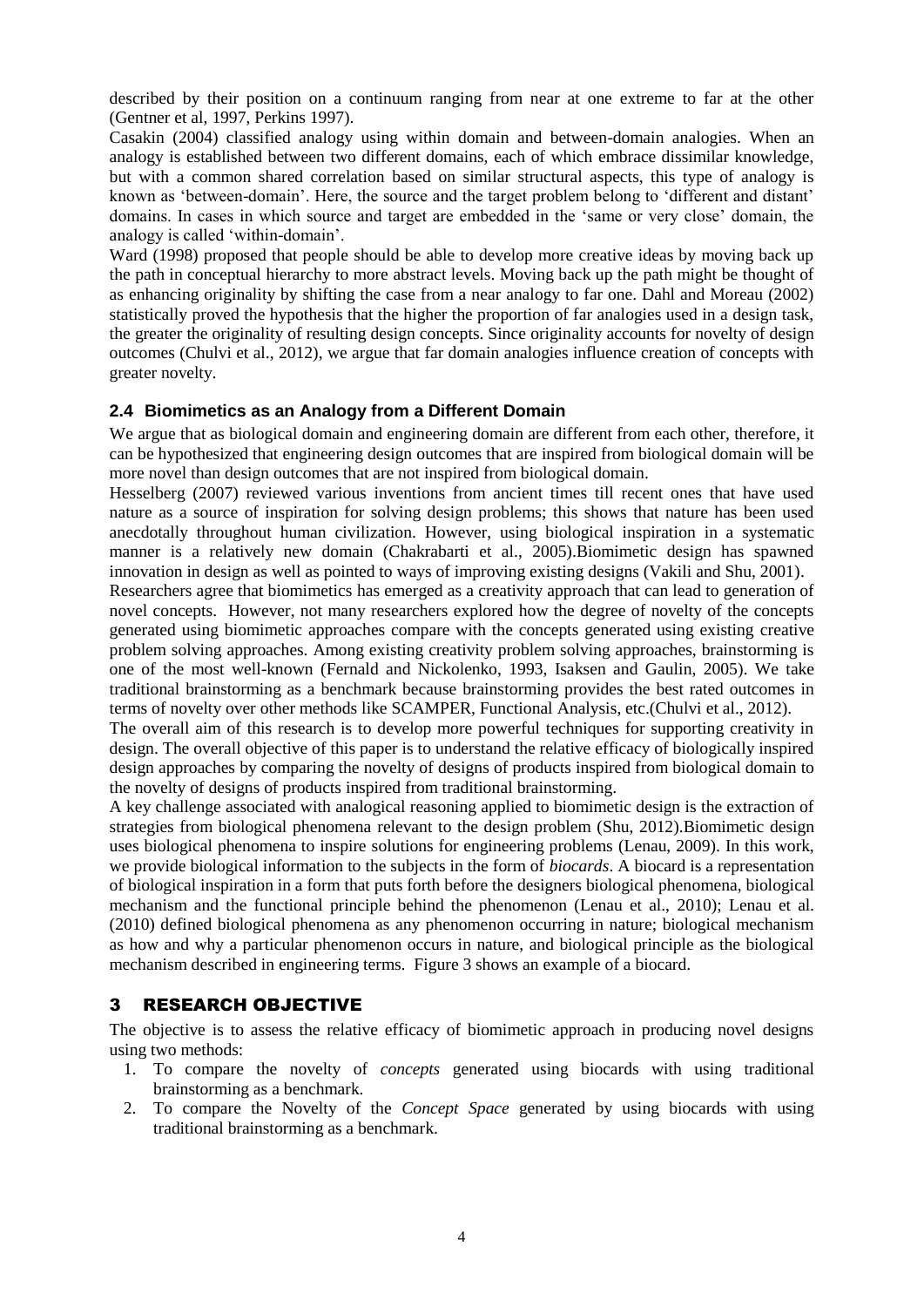

*Figure 2. Steps proposed by Sarkar and Chakarbarti (2011) for assessing novelty.*

**Eyeball cleaning** Organism: Mammalia



Biological phenomena: Mammalian eyes are protected from dirt by a liquid film covering the eye.

Biological mechanism: The mechanism in animal eyeball cleaning is a liquid film that adheres to dirt particles. The liquid film is regularly removed with the eyelid and replaced with fresh liquid.

Functional principle: (1) A surface is covered with an intermediate substance that adheres to unwanted matter but not to the surface. (2) The substance and the unwanted matter can be removed mechanically from the surface and (3) a new portion of the substance can be added.



Refferences: Braun, R. J. and Fitt, D. (2003). To minimise shear stress and to avoid solid to solid contact between the evelid and the eve surface, the latter is covered by a thin tear film, Mathematical Medicine and Biology 20, 1-28 Walls, G. L. (1942) The Vertebrate eye and its adaptive radiation. New York. Haftner Publishing Company.

*Figure 3. Example of a biocard based on the format proposed by Lenau et al., (2010).*

4 RESEARCH HYPOTHESIS

The research hypothesis is the following: The novelty of design concepts generated by using inspiration from nature is greater than the novelty of design concepts generated by using traditional brainstorming.

# 5 EXPERIMENTAL PROCEDURE

This section presents the procedure of the experiments that were conducted to test the hypothesis. These experiments were conducted at two different places i.e. at Indian Institute of Science, India and at Technical University of Denmark, Denmark to verify the hypothesis across different cultures. Henceforth, we will mark the experiment conducted in India as 'Indian study' and the experiment conducted in Denmark as 'Danish study' in this paper.

15 novice designers were chosen as subjects for conducting the experiment in the Indian study. All the subjects were first year students of Masters in Design. 4 design teams were created randomly; Team 1, 2 and 4 had 4 members each, and Team 3 had 3 members. This limitation is attributed to the availability of subjects suiting to the requirements of the experiment. In the Danish study, 23 subjects were chosen for conducting the experiment. These subjects were the students of first and second year of master education in Technical University of Denmark. 4 Design teams were formed randomly. Teams 1, 2 and 3 had 6 members each and Team 4 had 5 members. This limitation is attributed to the availability of subjects suiting to the requirements of the experiment.

Following were the problems selected for the experiment.

A: To reduce the impact of physical collision. B: Windows that shade sun but allow the view.

The rationale behind selection of these problems was that the subjects should have some prior familiarity with issues around the problem so that they are able to generate the concepts within limited time and without using external source of information like internet during the experiment.

Table 1 shows the design of session 1.This session involved the following tasks.

Task 1: Each member in the team drew a description of the problem.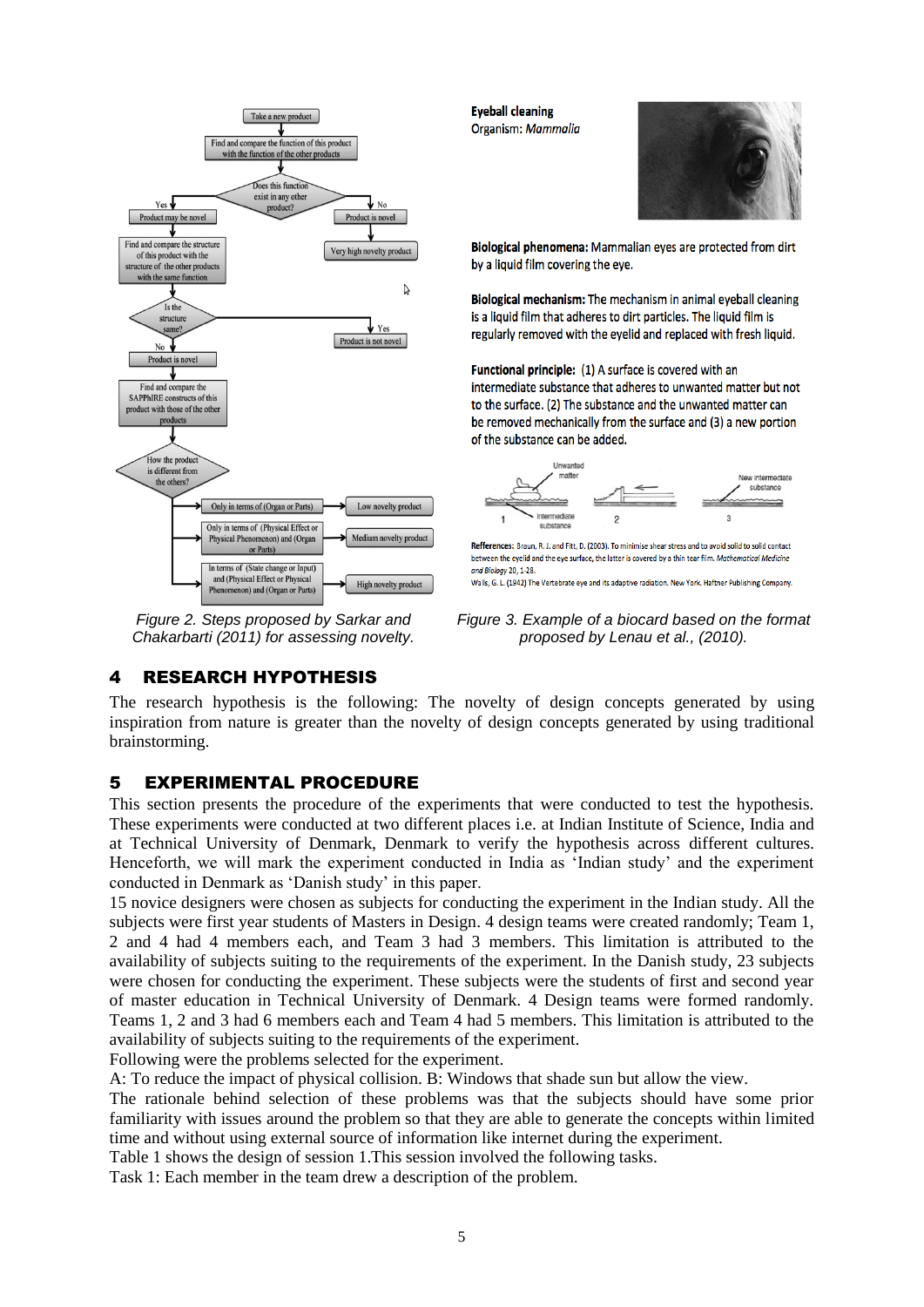Task 2: Each team formulated the search terms on biological analogies and made a prioritized list. Task 3: Each team described two of the analogies in the form of biocards.

In Session 2, Problem A was assigned to Team 1 and 2 and Problem B was assigned to Teams 3 and 4. See Table 2. This session involved following tasks.

Task 4: Each team brainstormed on the assigned problem and presented the solution as sketches.

Task 5: Each team used biocards produced by the other team in Task 3 to generate solutions and presented the solutions in the form of sketches.

There was no limit to the number of solutions that the teams could propose. All solution concepts had to be presented in the form of labeled sketches with other necessary details. The duration of each session was limited to 30 minutes, with 15 minutes of break between Task 2 and 3; and Tasks 3 and 4. It was an observational study with no intervention from the researchers.

It can be argued here that as the problem in Task 4 and Task 5 was same for each team, brainstorming in Task 4 can serve to train the participants to generate more novel concepts in Task 5 which can bias the results. However, one can expect less original solutions in Task 5 as participants become tired and start running out of ideas with time.

## **5.1 Data Analysis**

The novelty of design concepts is evaluated for the concepts generated in both Task 4 and Task 5 for each team for both Indian and Danish studies. SAPPhIRE Model for the evaluation of novelty as proposed by Sarkar and Chakrabarti (2011) has been used for this purpose, see section 2.2.1. We categorize the design concepts generated in Task 4 and Task 5 as 'highly novel', 'medium novelty', 'low novelty', and 'not novel'. Initially, we chose the number of highly novel concepts generated in a task as the unit of analysis in this calculation. This is because we intend to compare the number of highly novel concepts generated in Task 5 with the number of highly novel concepts generated in Task 4. However, as the total number of concepts produced in each design session is different (see Table 3 for example), we normalize this data by calculating percentage of highly novel concepts produced in a design task.

*Percentage (Highly Novel Concepts in Task A) = No. of Highly Novel concepts in a Task A/ Total No of Concepts in Task A \* 100* (2)

The Novelty of Concept Space generated is evaluated using the method proposed by Srinivasan and Chakrabarti (2010), see Section 2.2.2. Novelty of Concept Space is computed by averaging the novelty score awarded to each design concept in a design task. So by using this method we ensure that we take into account the overall novelty of the concept space generated in a design task unlike in the previous method that give us only the percentage of highly novels ideas generated in a design task.

Following are the units of analysis of this study: a) Percentage of Highly Novel Concepts generated in a design task and b) Novelty of a Concept Space.

| eam    |  |  |
|--------|--|--|
| <br>-- |  |  |

| Table 1. Design of Session 1 |  |
|------------------------------|--|
|------------------------------|--|

|              |        | Table 2. Design of Session 2 |        |        |
|--------------|--------|------------------------------|--------|--------|
| Team         |        |                              |        |        |
| Problem      |        |                              |        |        |
| Biocard from | Team 3 | Team 4                       | Team 1 | Team 2 |

#### **5.2 Examples of Concepts Generated**

Figure 4 and Figure 5 are two examples of solution concepts proposed for Problem A: Reduce the impact of physical collision. Figure 4 shows two colliding vehicles with springs attached to them in the front. Figure 5 shows a vehicle with a pressure sensor attached to its front bumper. The SAPPhIRE constructs of concepts in Figure 4 and Figure 5 are shown as Concept 1 and 3 respectively in Table 4. Concept 2 and 4 (Brown, 2005, Holden, 2012) are the existing concepts that matched with concepts 1 and 3 respectively at the highest level of SAPPhIRE construct. At the highest abstraction level of SAPPhIRE abstraction Concept 1 and 2 differ at the organ level. So, by using the method of Sarkar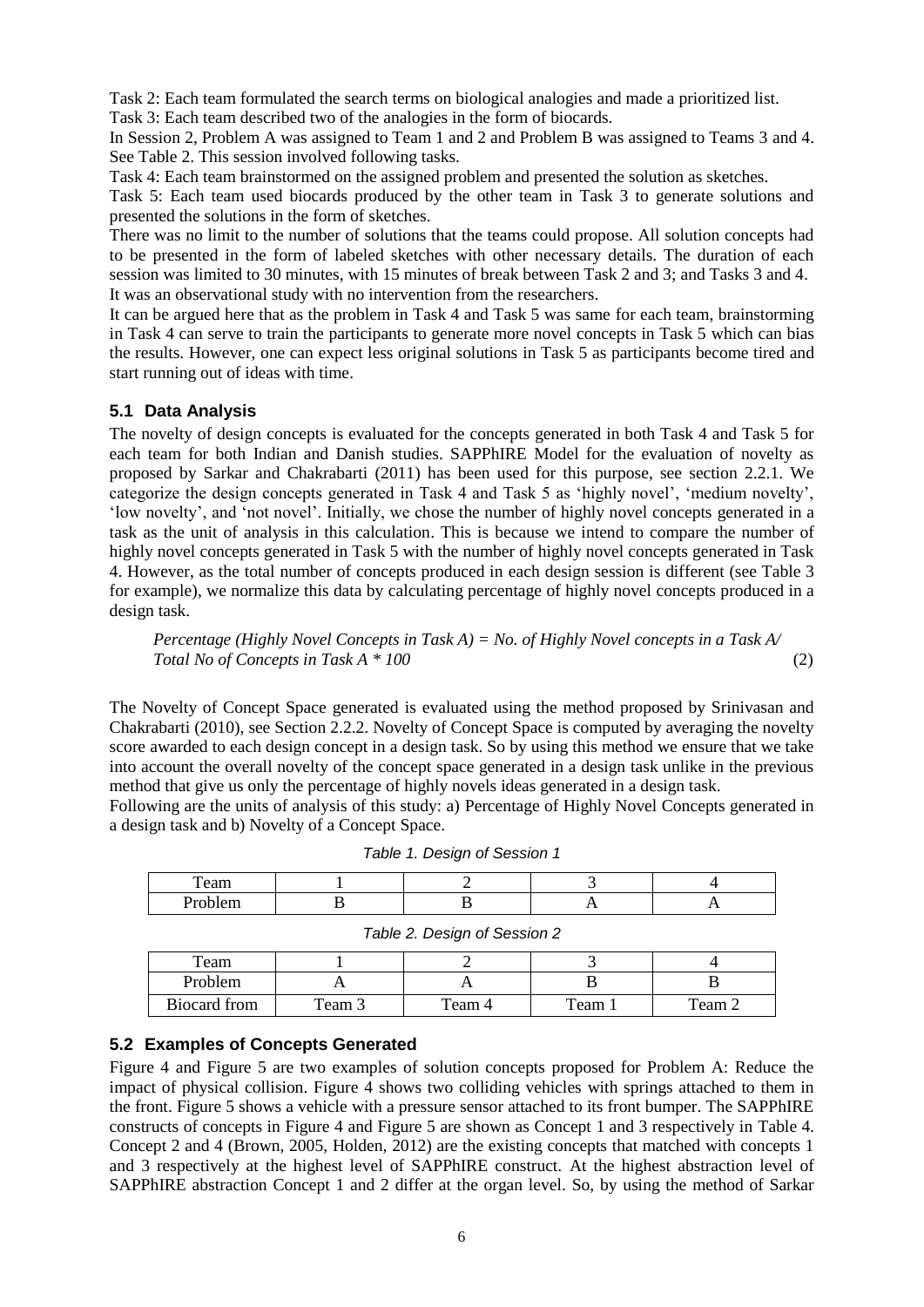and Chakarbarti (2011), Concept 1 is a 'low novelty' concept. The highest level of SAPPhIRE abstraction at which Concept 3 and 4 differ is input level, so by using the same method, Concept 3 is a 'High Novelty' concept. The digits 1-7 in parenthesis in the first column of Table 4 denote the SAPPhIRE levels of abstraction.

| Team No. | Team 3 in Danish Study                |  | Team 4 in Danish Study |                       |
|----------|---------------------------------------|--|------------------------|-----------------------|
| Task     | <b>Total Concepts</b><br>Highly Novel |  | <b>Highly Novel</b>    | <b>Total Concepts</b> |
| Task 4   |                                       |  |                        |                       |
| Task 5   |                                       |  |                        |                       |

*Table 3. No. of Highly Novel and Total Concepts for Team 3 and 4 in Danish Study*



*Figure 4. Concept 1 generated for Task 4 Figure 5. Concept 3 generated for Task 5*

*Table 4. SAPPhIRE constructs of Concept 1 and 3 compared with Existing Concepts 2 and 4*

| Concept No.                  |                                                                                                 | $\mathfrak{D}$                                                                                                     | 3                                                                                                                                                                    | 4                                                                                                                                                                                 |  |  |
|------------------------------|-------------------------------------------------------------------------------------------------|--------------------------------------------------------------------------------------------------------------------|----------------------------------------------------------------------------------------------------------------------------------------------------------------------|-----------------------------------------------------------------------------------------------------------------------------------------------------------------------------------|--|--|
| Task                         | Task 4                                                                                          | <b>Existing Concept</b>                                                                                            | Task 5                                                                                                                                                               | Existing Concept                                                                                                                                                                  |  |  |
| Function                     |                                                                                                 | Reduce the impact of physical collision                                                                            |                                                                                                                                                                      |                                                                                                                                                                                   |  |  |
| Behavior                     | Springs come in<br>contact with the<br>colliding body first<br>and compress upon<br>collision   | Bumpers deform<br>plastically to absorb<br>energy of collision.<br>Less energy is<br>transferred to auto<br>parts. | As the vehicles draw<br>near, air velocity<br>between them<br>changes and so the<br>pressure. Pressure<br>difference is sensed<br>by alarm. Driver<br>becomes alert. | Parking sensors emit<br>ultrasonic waves that<br>hit the obstacles in<br>the path. Sensor<br>detects waves<br>reflected by the<br>obstacle. Alarm rings.<br>Driver becomes alert. |  |  |
| Structure                    | Springs attached at<br>the front of the<br>vehicle                                              | Bumper made of<br>softer material<br>mounted at front and<br>the back                                              | Vehicle with pressure<br>sensor mounted on<br>front bumper.                                                                                                          | Vehicle with<br>ultrasonic parking<br>sensor mounted on<br>front and rear<br>bumpers.                                                                                             |  |  |
| Action (7)                   | Reduced impact of<br>collision on the<br>vehicle.                                               | Reduced impact of<br>collision on the<br>vehicle.                                                                  | Driver is alerted<br>about collision                                                                                                                                 | Driver is alerted<br>about the collision.                                                                                                                                         |  |  |
| <b>State Change</b><br>(6)   | From high energy to<br>low energy<br>transmitted to<br>passenger cabin.                         | From high energy to<br>low energy<br>transmitted to auto<br>parts.                                                 | From No signal to<br>danger signal of<br>danger alarm.                                                                                                               | From No signal to<br>danger signal of the<br>alarm.                                                                                                                               |  |  |
| Physical<br>Phenomena<br>(4) | A fraction of KE of<br>the vehicle is<br>converted into strain<br>energy of the spring.         | A fraction of KE of<br>the vehicle is<br>converted the plastic<br>strain energy of the<br>bumper.                  | Change in air velocity<br>creates pressure<br>difference.                                                                                                            | Waves hit with the<br>objects in the path<br>and are reflected<br>back. The reflected<br>waves are detected.                                                                      |  |  |
| Physical<br>Effect $(3)$     | Strain energy of<br>spring $= \frac{1}{2} k$<br>$x^2$ =Fraction of KE of<br>colliding vehicles. | $KE = c$ . Plastic Strain<br>energy of bumper,<br>$c =$ some constant                                              | Velocity is inversely<br>proportional to<br>Pressure                                                                                                                 | Distance between<br>obstacle and vehicle<br>$d = f(v, t, x)$<br>$v = speed, t = time$                                                                                             |  |  |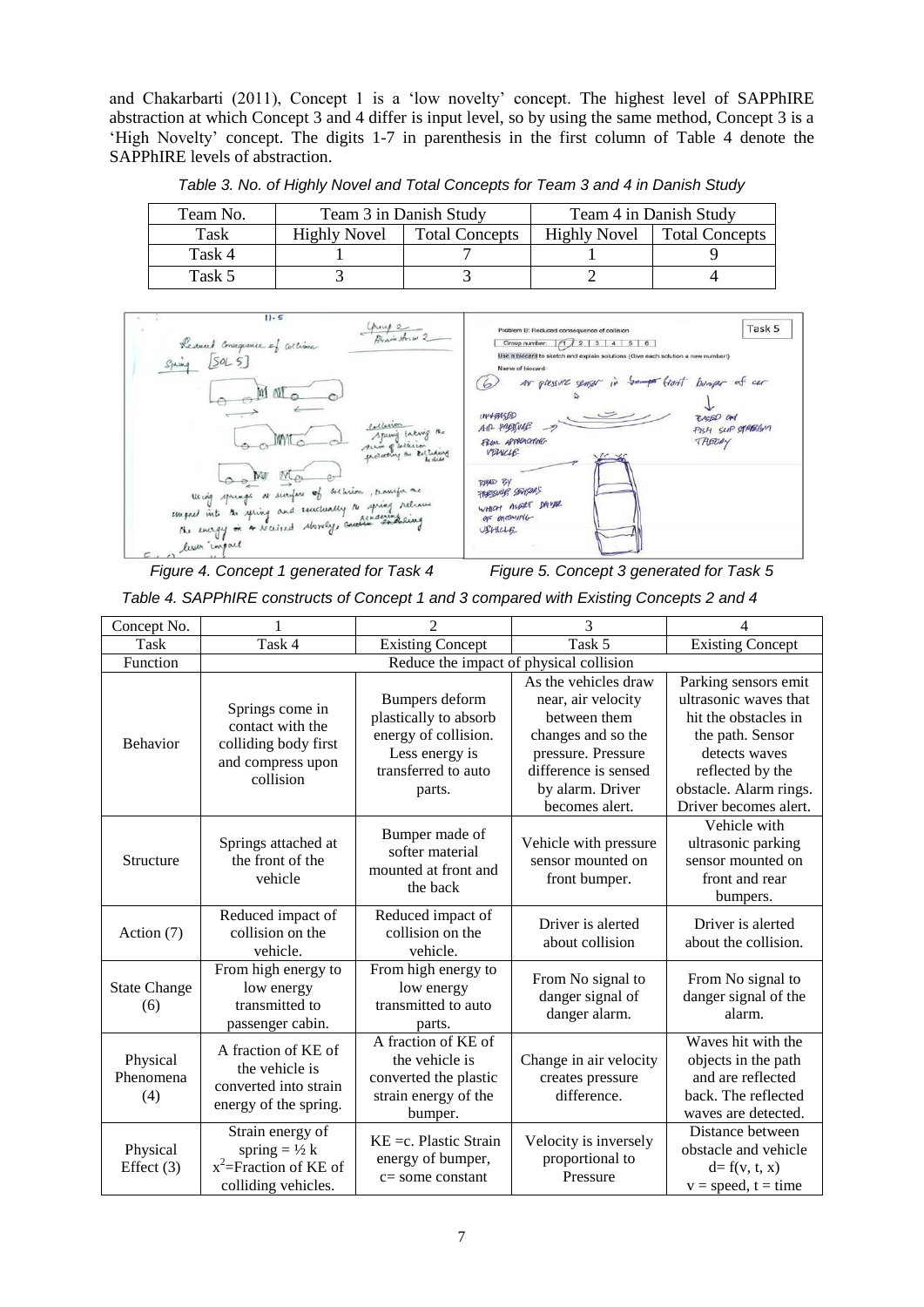|             |                                                                          |                                                                                    |                                                                                             | between emission and<br>detection of waves, x<br>$=$ other variables                                               |
|-------------|--------------------------------------------------------------------------|------------------------------------------------------------------------------------|---------------------------------------------------------------------------------------------|--------------------------------------------------------------------------------------------------------------------|
| Organ $(2)$ | Stiffness of the spring<br>should be high to<br>absorb Kinetic<br>Energy | Bumper should<br>deform plastically                                                | Alarm should ring if<br>the pressure<br>difference is not<br>within the specified<br>limit. | Alarm should ring if<br>the distance between<br>the obstacle and the<br>vehicle is less than a<br>specified limit. |
| Input $(5)$ | Kinetic Energy                                                           | Kinetic Energy                                                                     | Air Pressure                                                                                | Sound Energy                                                                                                       |
| Part $(1)$  | Springs attached to<br>the front of the<br>vehicle                       | Bumper made of<br>plastic material<br>attached to the front<br>and back of vehicle | Vehicle with pressure<br>sensor mounted on<br>front bumper.                                 | Vehicle with<br>ultrasonic parking<br>sensor on front and<br>rear bumpers.                                         |

# 6 RESULTS

## **6.1 Comparison of novelty of design concepts**

In this section we present the comparison of novelty of design concepts generated by traditional brainstorming in Task 4 and by using biocards in Task 5. See section 2.2.1 for details.

Table 5 compares the percentage of highly novel concepts produced in Task 4 and Task 5 in Danish study. Except for Team 3, all other teams show an increase in the percentage of highly novel concepts in Task 5 over Task 4. Team 2 and Team 4 respectively show that 50 % and 57 % of the concepts generated in Task 5 were Highly Novel concepts ie. more than half of the concepts generated belonged to High Novelty category. It should also be noted that the average percentage of Highly Novel concepts in Task 4 is 30 % which increases to 44 % in Task 5.

Table 6 shows the results of Indian study. Teams 3 and 4 show an increase in the percentage of Highly Novel concepts produced in Task 5 as compared to Task 4. Note that Team 3 shows 100% highly novel concepts and Team 4 shows 50% of highly novel concepts generated in Task 5. Also, the average percentage of highly novel concepts produced in Task 4 is 20 % which increases to 44% in Task 5.

From this data, we interpret that percentage of Highly Novel concepts produced increases when biocards are used in Task 5 as compared to traditional brainstorming in Task 4.

## **6.2 Comparison of Novelty of Concept Space**

In this section we present the comparison on Novelty of Concept Space for the concepts generated by traditional brainstorming in Task 4 and by using biocards in Task 5 for each team. See section 2.2.2 for details. Table 7 and 8 show the findings from this analysis for Danish and Indian study respectively. In Table 7, except for Team 3, all other teams show an increase in Novelty of Concept Space score in Task 5 as compared to Task 4. Also, there is a net increase of 3.37 in Novelty of Concept Space score of Task 5 as compared to Task 4. Similarly in Table 8, Teams 3 and 4 show an increase in the Novelty of Concept Space score in Task 5 as compared to Task 4. Also, there is a net increase of 5.93 in Novelty of Concept Space score of Task 5 as compared to Task 4.

From these findings, we interpret that the Novelty of Concept Space increases when biocards are used in Task 5 as compared to traditional brainstorming in Task 4.

## 7 DISCUSSION

Findings from the above analysis indicate that a higher percentage of highly novel concepts are produced when they are inspired from biological analogies with biocards as a means to provoke them over the concepts that are generated using traditional brainstorming. The Novelty of Concept Space also increases when the concepts are inspired from biocards used as a means of biological analogy. In a few cases, traditional brainstorming performs better over biocards. There may be various reasons for these results. Between the two assigned problems, one problem may be more explored over the other, and hence more saturated. Exposure of subjects to already existing solutions for the given problem might be another reason. The search for existing concept space for the purpose of evaluation of novelty was done through the internet. Though we made a thorough search, yet it cannot be exhaustive. Novelty values depend upon the exhaustiveness of existing solution space used in the calculation.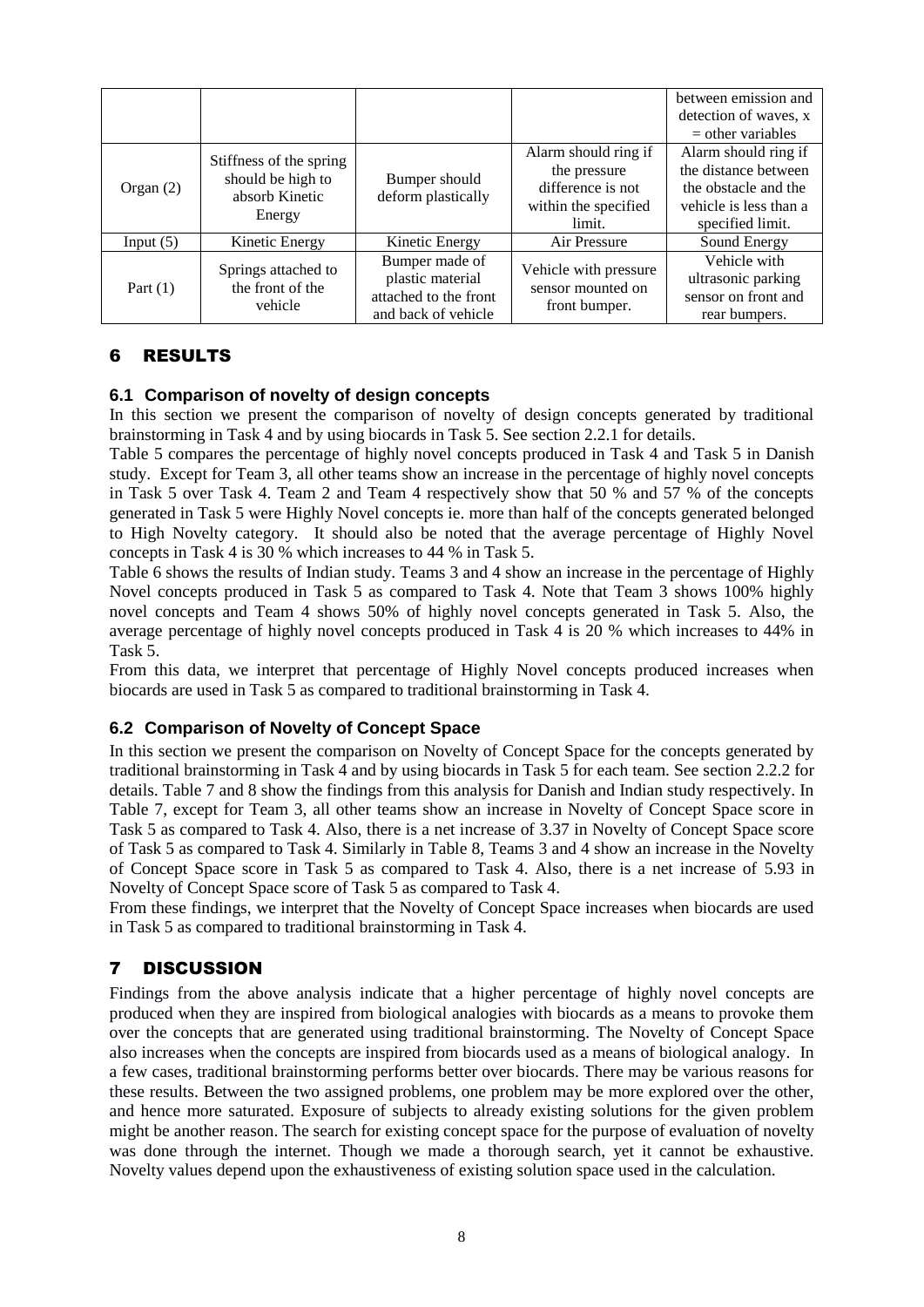# 8 CONCLUSIONS

In first phase of this study, we benchmarked novelty of design concepts generated by using biological analogy with novelty of design concepts generated by using traditional brainstorming. The results show an increase in the percentage of highly novel concepts generated when biological inspiration in the form of biocards is used over traditional brainstorming, in most of the design sessions.

In the second phase of this study, we compared Novelty of Concept Space generated by using biological information with Novelty of Concept Space generated by using traditional brainstorming. The results show an increase in Novelty of Concept Space generated when biocards are used over the Novelty of Concept Space when traditional brainstorm is used. By using both the methods we have compared the occurrence of highly novel ideas generated in a design task and the overall novelty of concepts.

As similar results are obtained in both the Indian and the Danish study, we can argue that our conclusion is consistent across cultural differences. Team 4 in the Danish study and Team 3 in the Indian study are the groups that show remarkable leap in novelty values as compared to other teams. Factors that created this leap in novelty of design outcomes in these groups need to be further explored. Further work is also needed to ascertain how effective biomimetic approaches are, and the specific reasons as to why they are more effective.

| Task .<br>Team | Team <sub>1</sub> | Team 2   | Team $\sim$            | Team 4          | Average |
|----------------|-------------------|----------|------------------------|-----------------|---------|
| Task 4         | ററ<br>∠∪          | າາ<br>JJ | 67                     | $00\,$          | 30      |
| Task 5         | 45                | 50       | $\cap$ $\subset$<br>رے | $\epsilon$<br>ັ | 44      |

*Table 5. Percentage of Highly Novel Concepts produced in Danish Study*

| Table 6. Percentage of Highly Novel Concepts produced in Indian Study |  |
|-----------------------------------------------------------------------|--|
|-----------------------------------------------------------------------|--|

| Task /<br>Team | Team. | Team $\angle$ | Team 5 | Team 4 | Average |
|----------------|-------|---------------|--------|--------|---------|
| Task 4         | 30    | ΖU            |        |        | ∠∪      |
| Task 5         | رے    | $00\,$        | 100    | υU     | 44      |
|                |       |               |        |        |         |

| Task / Team | $T$ eam $\overline{1}$ | Team 2 | Team 3 | Team 4 |
|-------------|------------------------|--------|--------|--------|
| Task 4      | 3.20                   | 3.33   |        | 1.25   |
| Task 5      | 3 71                   | 3.50   | 3.25   | 4.86   |

*Table 7. Novelty of Concept Space for Danish study*

*Table 8. Novelty of Concept Space for Indian study*

| Task $\prime$<br>Team | Team 1          | Team 2 | Team 2 | Team 4 |
|-----------------------|-----------------|--------|--------|--------|
| Task 4                | 2.86            |        | .86    | 2.33   |
| Task 5                | つ 7<<br>ر ، ، ، | 2.00   | 5.33   | 5.00   |

## **REFERENCES**

Bhatta, S., Goel, A. and Prabhakar, S. (1994) 'Innovation in analogical design: A model‐ based approach', *Proceedings of AI in Design*, Dordrecht,15-18 August 1994, The Netherlands: Kluwer Academic Publishers, pp. 57–74.

Brown T. (2005) *Searchwarp.com,* http://searchwarp.com/swa15828.htm, (1 January 2013).

Casakin, H. (2004) 'Visual analogy as a cognitive strategy in design process: expert versus novice performance', *Journal of Design Research*, vol. 4 no. 2.

Chakrabarti, A., Morgenstern, S., and Knaab, H. (2004) 'Identification and application of requirements and their impact on the design process: a protocol study', *Research in Engineering Design*, vol. 15, no. 1, pp. 22-39.

Chakrabarti, A. (2004) 'A new approach to structure sharing', *ASME JCISE,* vol.1, no.1, pp. 1-78.

Chakrabarti, A., Sarkar, P. and Leelavathamma and Natraju, B. (2005) 'A functional representation for aiding biomimetic and artificial inspiration of new ideas', *Artificial Intelligence in Engineering Design, Analysis and Manufacturing AI EDAM,* vol.19, no.2, pp no. 113 -132.

Chulvi, V., Mulet, E., Chakrabarti, A., López-Mesa, B. and González-Cruz, C. (2012) 'Comparison of the degree of creativity in the design outcomes using different design methods,' *Journal of Engineering Design*, vol. 23, no. 4, pp. 241-269.